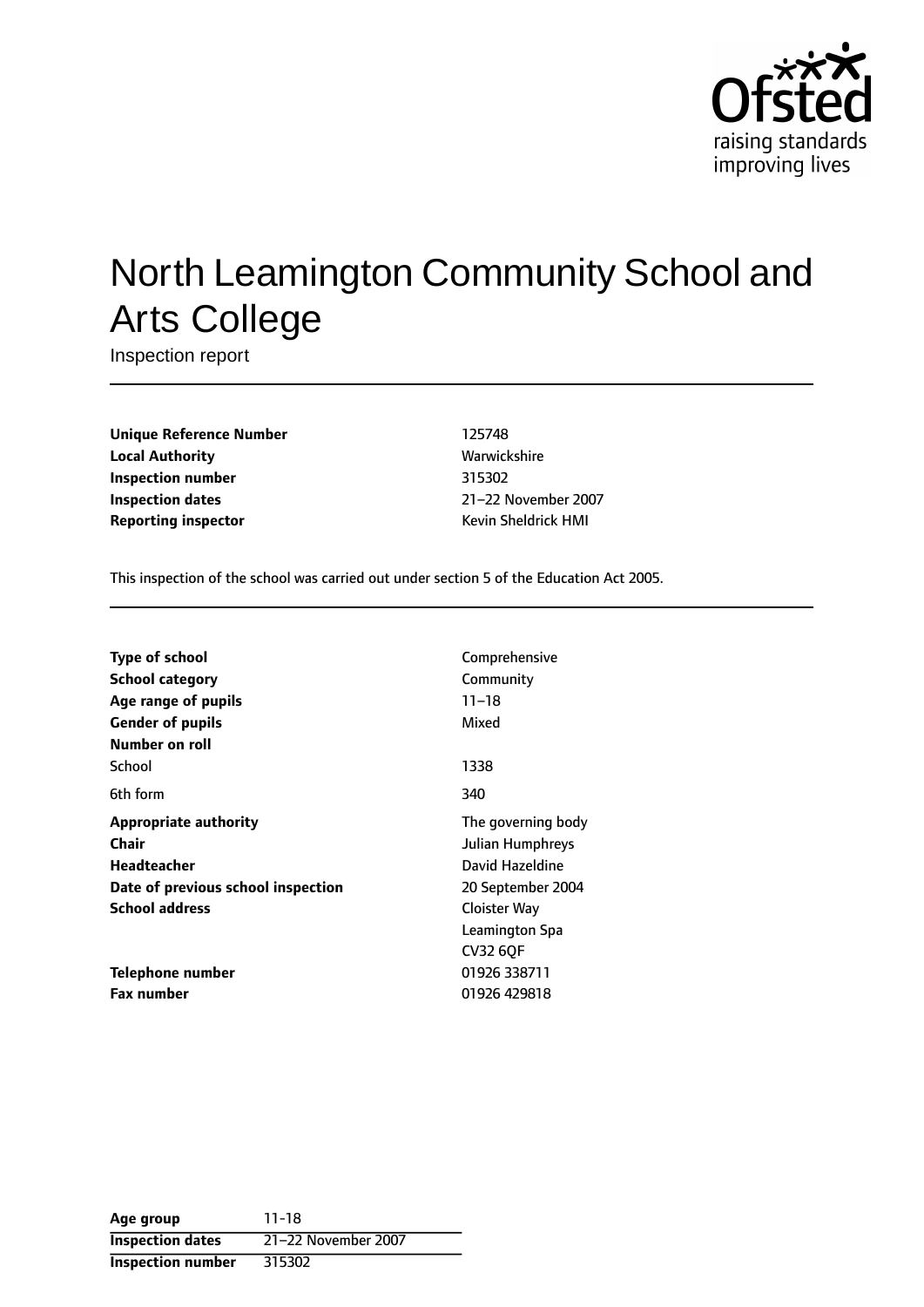© Crown copyright 2007

.

#### Website: www.ofsted.gov.uk

This document may be reproduced in whole or in part for non-commercial educational purposes, provided that the information quoted is reproduced without adaptation and the source and date of publication are stated.

Further copies of this report are obtainable from the school. Under the Education Act 2005, the school must provide a copy of this report free of charge to certain categories of people. A charge not exceeding the full cost of reproduction may be made for any other copies supplied.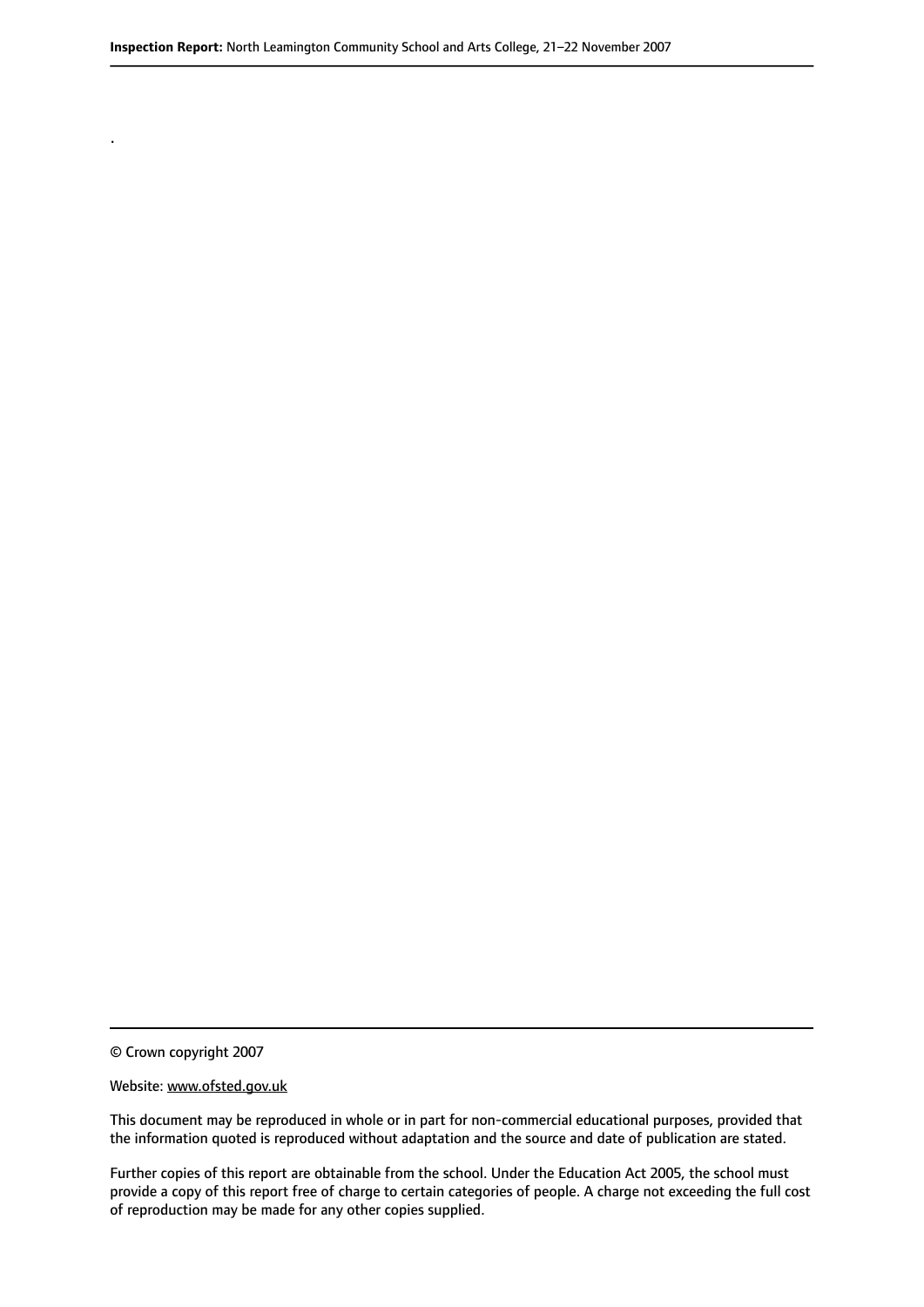## **Introduction**

The inspection was carried out by one of Her Majesty's Inspectors and four Additional Inspectors.

#### **Description of the school**

North Leamington Community School and Arts College is an above average size comprehensive currently located on three sites. Work has begun on building a new school on a single campus and relocation is scheduled for 2009. Just over four fifths of pupils are of White British background. About 7% are of Indian Asian heritage and the rest are from a range of minority ethnic backgrounds. A below average number of pupils are eligible for free school meals. The number of pupils with learning difficulties and/or disabilities is above average. The school has seven looked after children. The school became a specialist arts college in 1999.

#### **Key for inspection grades**

| Outstanding  |
|--------------|
| Good         |
| Satisfactory |
| Inadequate   |
|              |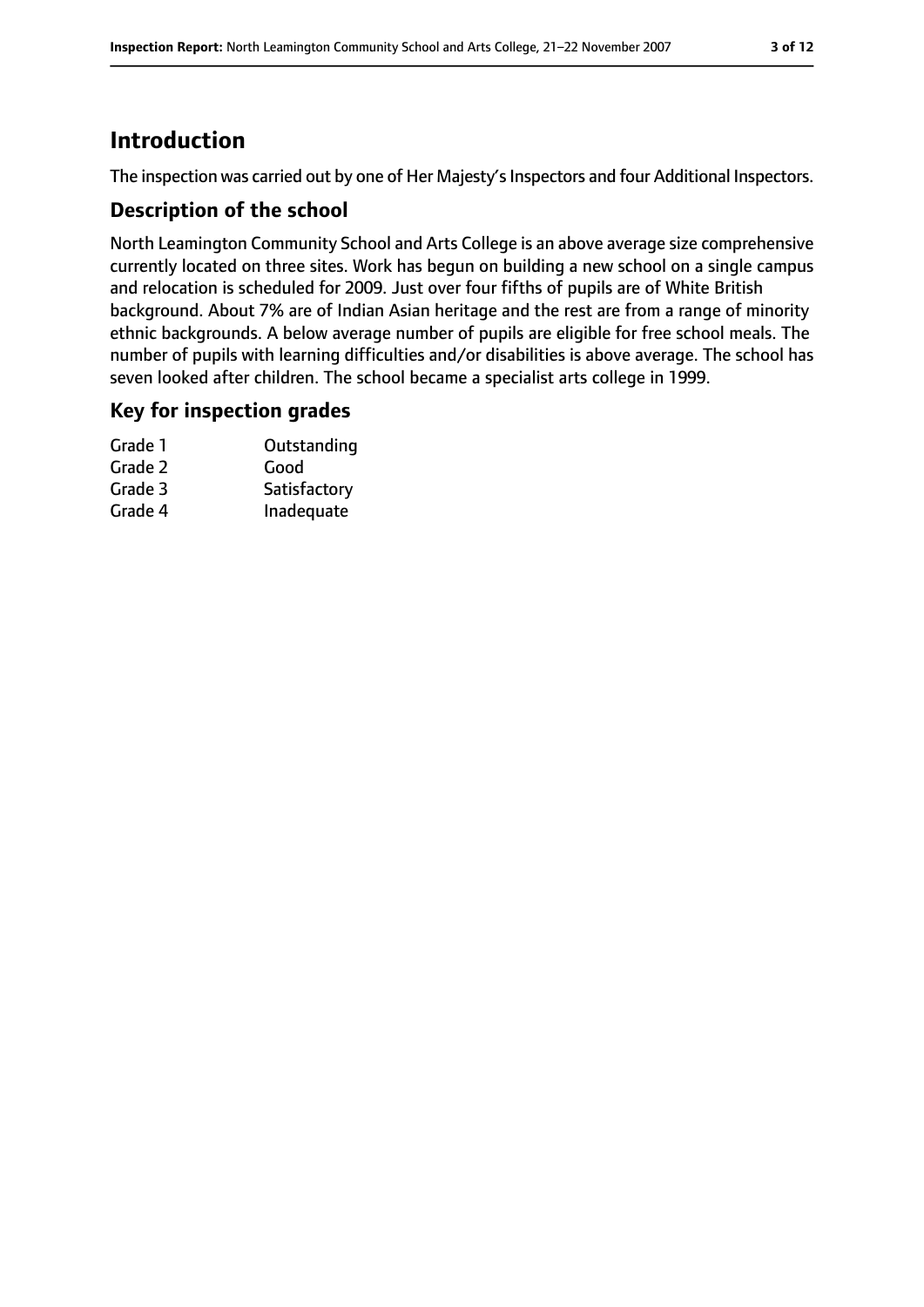## **Overall effectiveness of the school**

#### **Grade: 3**

Although satisfactory overall, the school has clear strengths. Most notable is the extent to which the school welcomes all and ensures that groups of learners, regardless of their background, make good progress in their personal development. The school is collaborating with a wide range of partners and this has clearly brought benefits, particularly in terms of the quality of care and in promoting personal development. Members of the school community very much enjoy the opportunities associated with the school's arts college status.

Achievement is satisfactory and standards are broadly in line with the national average. In recent years, the school has not raised standards and achievement because it has not ensured teaching is consistently well matched to pupils' different abilities. Despite this weakness, teaching and learning are satisfactory because there is also much good teaching that motivates and sometimes excites pupils. The good care, support and guidance make an important contribution to ensuring all groups of pupils achieve satisfactorily. Although the school's arts college status has not, in recent years, improved attainment, it contributes significantly to pupils' enjoyment. Pupils positively contribute to the life of the school and to the wider community and through this develop important skills for life beyond school. They have commendably positive attitudes towards learning and the diversity that is an important part of the character of their school. The vast majority of pupils behave very well,however, where teaching is weaker, learning is sometimes disrupted by a small minority of pupils, particularly in Key Stage 3. For this reason behaviour is satisfactory, although significant other strengths make pupils' personal development and well-being good overall. The curriculum is good, primarily because arts college status has led to a broadening of the experiences offered, and the recent developments to cater more for the full ability range at Key Stage 4 and beyond have been effective.

Leadership and management are satisfactory. As a result of energetic and determined leadership, a new 'state of the art' school is being constructed. All members of the school community are excited by the longer-term vision this represents. However, the school has not taken enough action to improve attainment and achievement in recent years. Leaders and managers have not focused sufficiently on improving outcomes for pupils. Their monitoring and evaluation of the work of the school have not ensured enough consistency in teaching. The school recognises that this is the case and has taken important steps to rectify the situation. The school has identified the good practice it needs to develop more consistently across the school. Targets are challenging and are used well with older pupils. The school is in the process of improving its tracking of all pupils so it has a much better oversight of their progress. This points to a satisfactory capacity to improve.

#### **Effectiveness of the sixth form**

#### **Grade: 2**

Attainment of students entering the sixth form is below the national average. About 75% of students transfer to the sixth from Year 11. The school's 'open door' policy, results in significant numbers enrolling who have not attained well previously in other schools. Students achieve well from their different starting points and the standards they attain are broadly in line with the national average.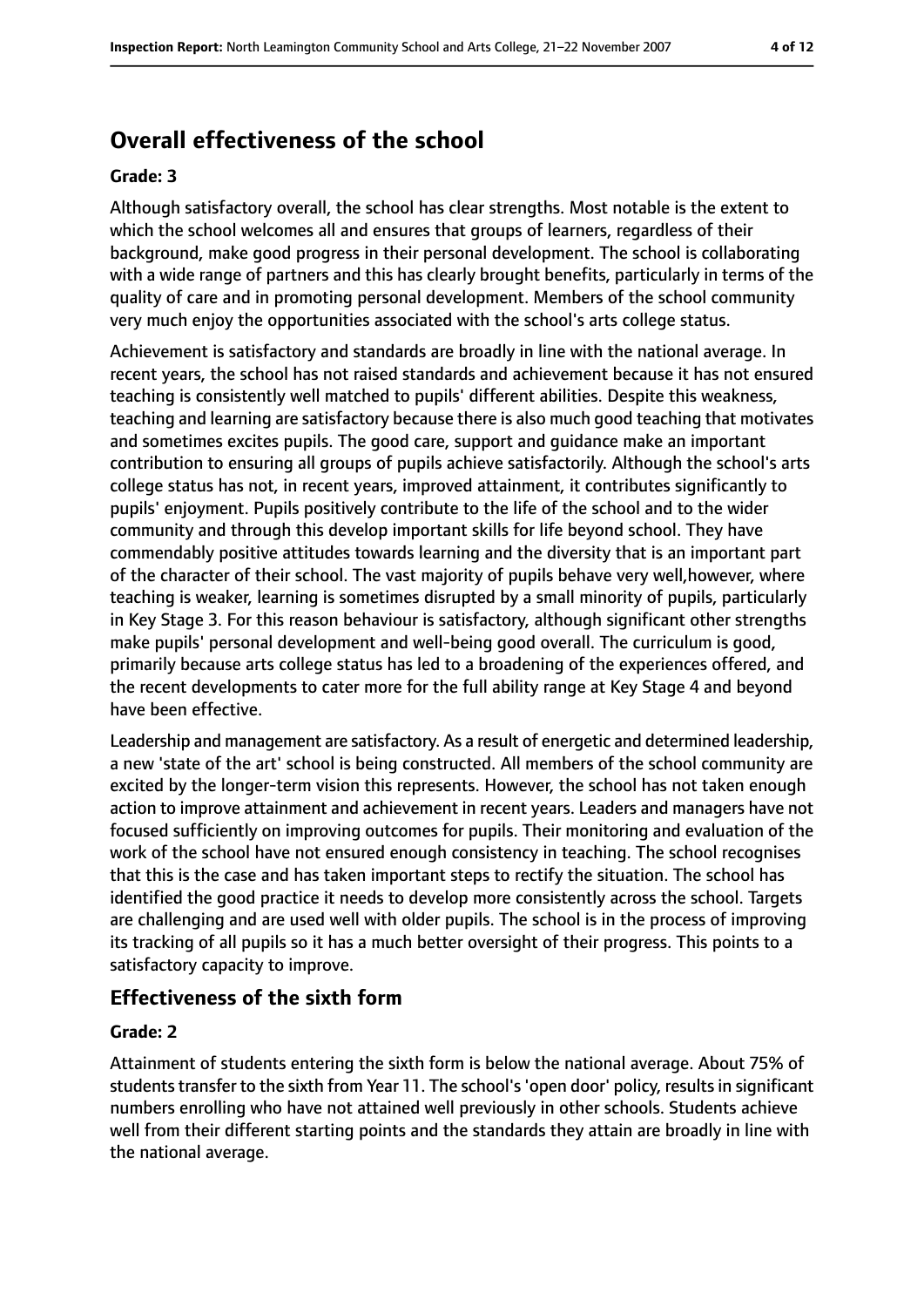Leaders and managers provide a clear sense of direction and focus on raising achievement and attainment. The positive learning ethos reflects the students' good approach to learning. Good teaching ensures all students are actively involved in their learning, and information and communication technology (ICT) adds variety. Higher ability students have the opportunity to extend their learning. Very good assessment includes examples of graded work to guide teachers' marking and planning. The broad curriculum provides a wide range of academic courses and a growing number of vocational programmes. Student apprenticeships and links with the local further education college are effective in retaining students who otherwise may not have remained in education. A diverse range of enrichment activities embrace sports, arts and community service.

The school takes great care to ensure that students choose appropriate courses and supports them well both personally and academically, resulting in high retention rates. Staff know students well and their performance is reviewed regularly.

#### **What the school should do to improve further**

- Ensure the good practice identified through the senior leaders' monitoring and evaluation of teaching and learning is implemented consistently across the school to improve pupils' progress and attainment.
- Improve the tracking of pupils' progress so it promotes good achievement.
- Improve lessons by ensuring all teaching matches the different abilities and needs of learners, particularly in Key Stage 3.

A small proportion of the schools whose overall effectiveness is judged satisfactory but which have areas of underperformance will receive a monitoring visit by an Ofsted inspector before their next section 5 inspection.

## **Achievement and standards**

#### **Grade: 3**

#### **Grade for sixth form: 2**

At Key Stage 4, results in 2007 declined when compared to the previous year. The number of pupils gaining five A\* to C grades overall was slightly below the national average, although when English and mathematics are included it was in line with national expectations. Despite the fall in results, the progress pupils make from when they leave primary school is satisfactory. In 2007, GCSE results were good in double award science, English language, geography and information technology but below the national expectations in art and design, business studies, single award science, French, German and history. Mathematics results are now satisfactory.

The progress pupils make in Key Stage 3 is satisfactory. The standards achieved by pupils in the end of Year 9 national tests vary but are broadly average overall. In 2007, standards in English were the highest of the three core subjects. The progress made by pupils with learning difficulties and/or disabilities is satisfactory largely because of the school's effective care, support and guidance.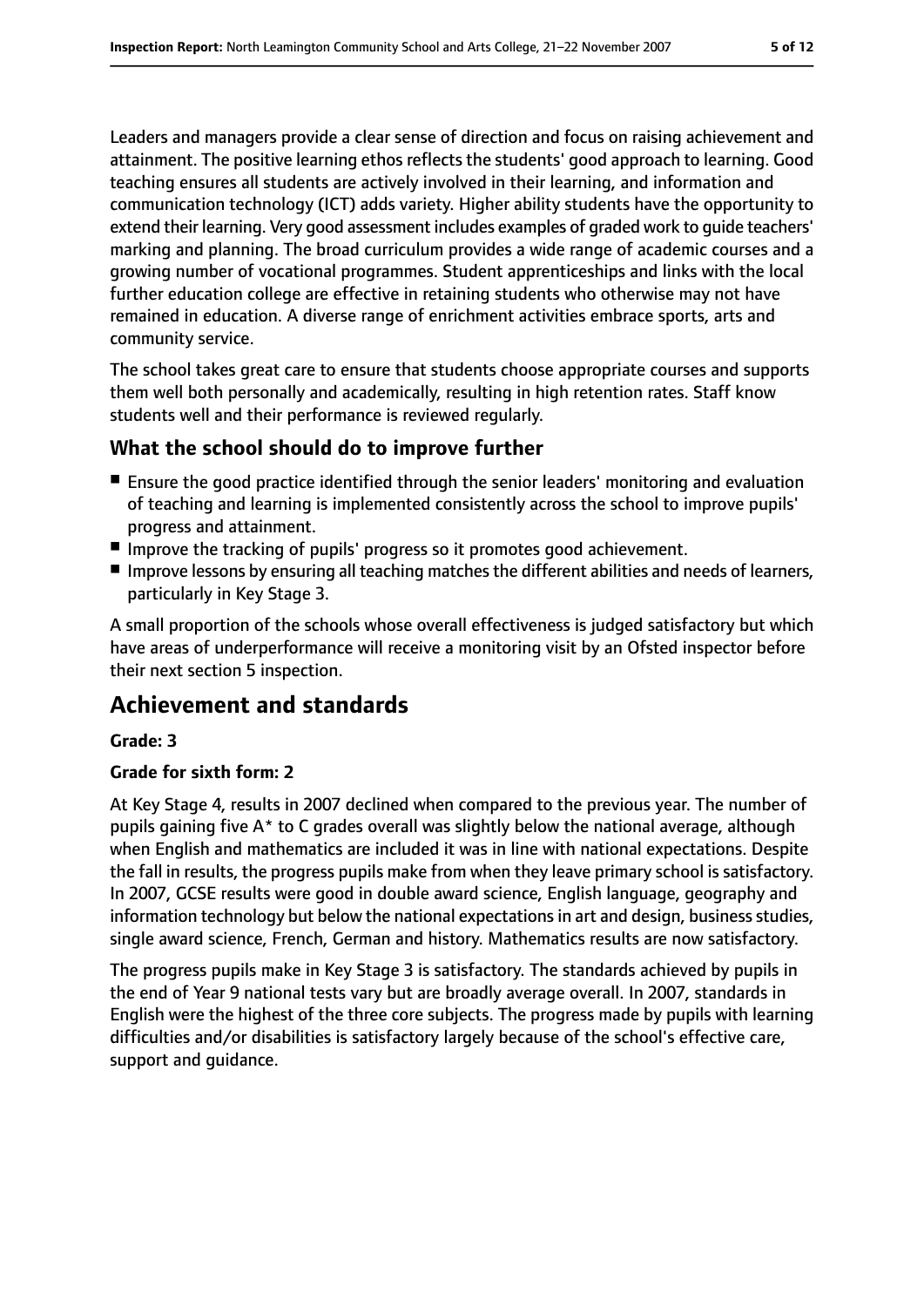## **Personal development and well-being**

#### **Grade: 2**

#### **Grade for sixth form: 2**

Pupils enjoy being at school and relationships between staff and pupils are good. Pupils make significant contributions to the community and the school, for example they are keen to be prefects. The school parliament is effective and has resulted in an increase in the support older pupils provide for younger ones. Pupils adopt healthy lifestyles. They appreciate the range of food on offer in the canteen and the good provision for sport promotes physical development. Specialist school status has enabled the school to set up its own popular and successful dance company. Large numbers of pupils are involved in after-school clubs and enrichment activities.

Where teaching is effective, pupils enjoy their education and behave very well. Pupils develop the skills needed to be effective in their working lives. Although average numbers of pupils gain higher GCSE grades in English and mathematics, other key skills develop well. 'Super learning days', involving all pupils in a range of enterprise activities, enhance work-related learning.

The spiritual, moral and social development of pupilsis good. Pupilsreflect on important aspects of life through various lessons such as critical thinking and philosophy. There is good cultural awareness and the school is a harmonious multi- racial community. Attendance rates have improved, because of a range of actions taken by the school including the effective use of a key worker who liaises closely with staff and parents.

## **Quality of provision**

#### **Teaching and learning**

**Grade: 3**

#### **Grade for sixth form: 2**

Most teachers structure their lessons well and share learning objectives with the pupils so that the purpose of their work is clear. However, teachers' planning too often does not take sufficient account of the range of abilities in the classes taught, particularly in Key Stage 3. As a result, pupils typically make satisfactory progress in lessons. The lack of challenge on occasions leads to some minor disruption of lessons. In a minority of lessons, teachers successfully ensure pupils of quite different ability levels achieve well. However, this practice is not consistent throughout the school. Where teaching is most effective, teachers expect much more of pupils and involve them in evaluating their progress using criteria at different levels. Enjoyment of learning is good because of the opportunities for pupils to be more creative in lessons. Teachers provide good ongoing oral feedback and support, especially as they circulate around the class, so that pupils generally know how well they are doing. Good relationshipsincrease pupils' engagement in learning. Learning is better in Key Stage 4 where there is more effective classroom management and teaching is better matched to pupils' needs. The setting, marking and appropriateness of homework are not consistent across the school.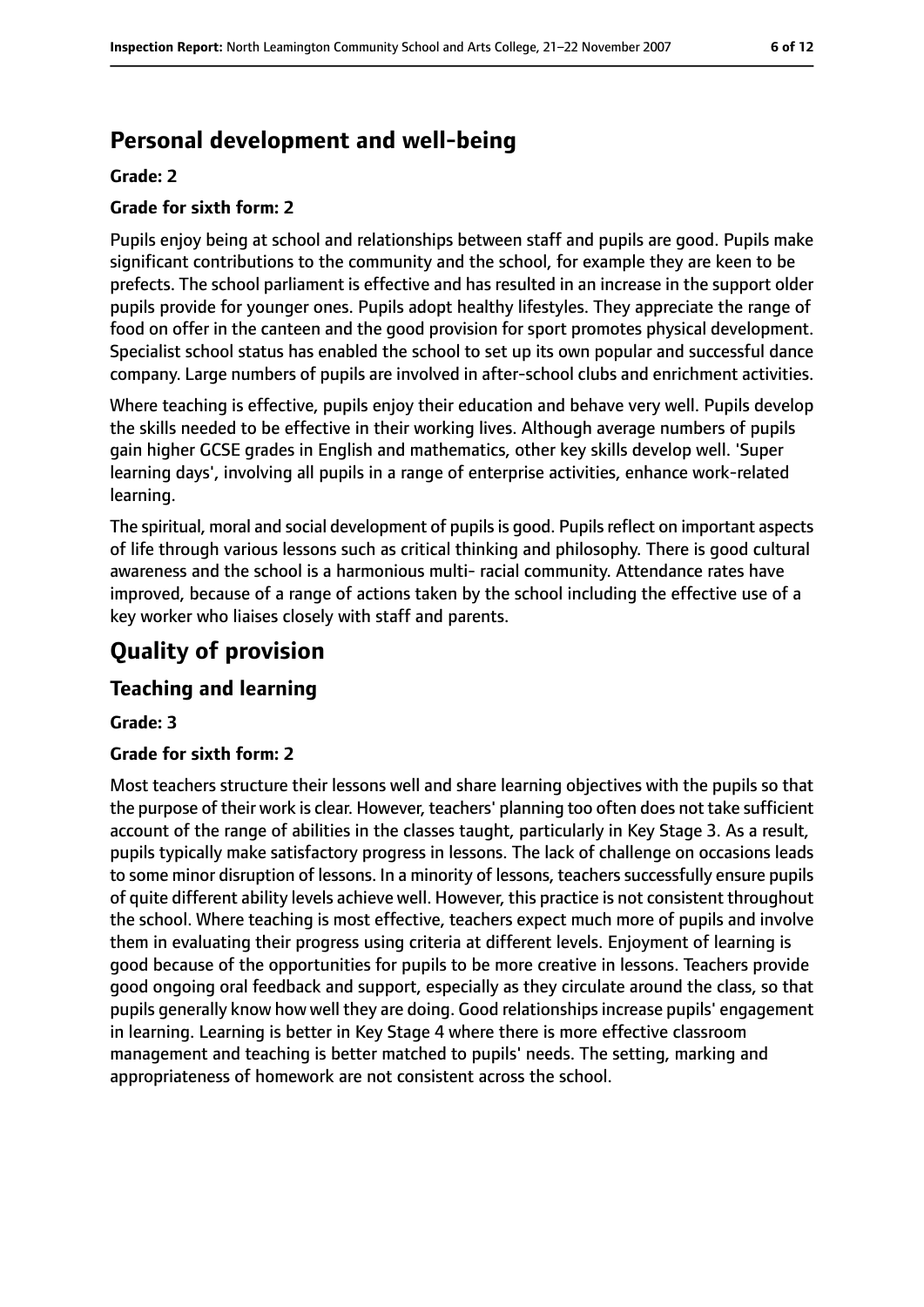### **Curriculum and other activities**

#### **Grade: 2**

#### **Grade for sixth form: 2**

The curriculum meets the needs of pupils well. In Years 7 to 9, National Curriculum subjects are well complemented by courses in dance and drama. The recently introduced 'Opening Minds' course for Year 7 is helping pupils see the links between different subjects. In Years 10 and 11, the good range of subjects embrace vocational and workplace learning well and currently link effectively to sixth form provision. Growing collaboration with further education providers is strengthening the provision for those pupils who will not continue into the sixth form. The specific provision for pupils with learning difficulties and/or disabilities and those with English as an additional language is good as it builds their confidence and helps them to integrate well. Although online provision supports the gifted and talented, pupils and parents would like further opportunities to be available. Extra-curricular activities, especially those of the arts college, motivate pupils and participation is high. A growing focus on activities which promote community cohesion and new schemes of work for personal, social and health education impact well on pupils' personal development. The school has achieved the International Schools Award through its links with countries in four continents.

#### **Care, guidance and support**

#### **Grade: 2**

#### **Grade for sixth form: 2**

The good quality of care and guidance provided by the school has a strong impact on pupils' personal development. The new student personal development course is effective and viewed positively by pupils. Many parents and pupils feel that staff are willing to 'go the extra mile' to provide support and opportunities for pupils. The arrangements for child protection meet legal requirements. Systems to ensure pupils work in a safe environment are good, resulting in them feeling safe and secure. Most are confident with how the school deals with bullying. If pupils have concerns, they know whom they can turn to for support. The school makes good use of a number of external agencies. This support is particularly helpful in meeting needs of more vulnerable pupils. The support for pupils with learning difficulties and/or disabilities is effective and contributes significantly to these pupils making satisfactory progress. The school has reduced exclusions by involving governors at an early stage and by the introduction of short-term, in-school provision as an alternative to exclusion.

The school has correctly recognised the need to make further improvements to its tracking systems so that it becomes more robust in ensuring effective action is taken to promote good achievement. However, these developments have yet to have sufficient impact. Teachers provide effective additional help for individuals and groups in lessons. At Key Stage 4, the school targets its support on those that need it most. The extent to which marking explains how work can improve varies. A lack of guidance sometimes results in pupils being unsure how they can improve despite written comments from teachers.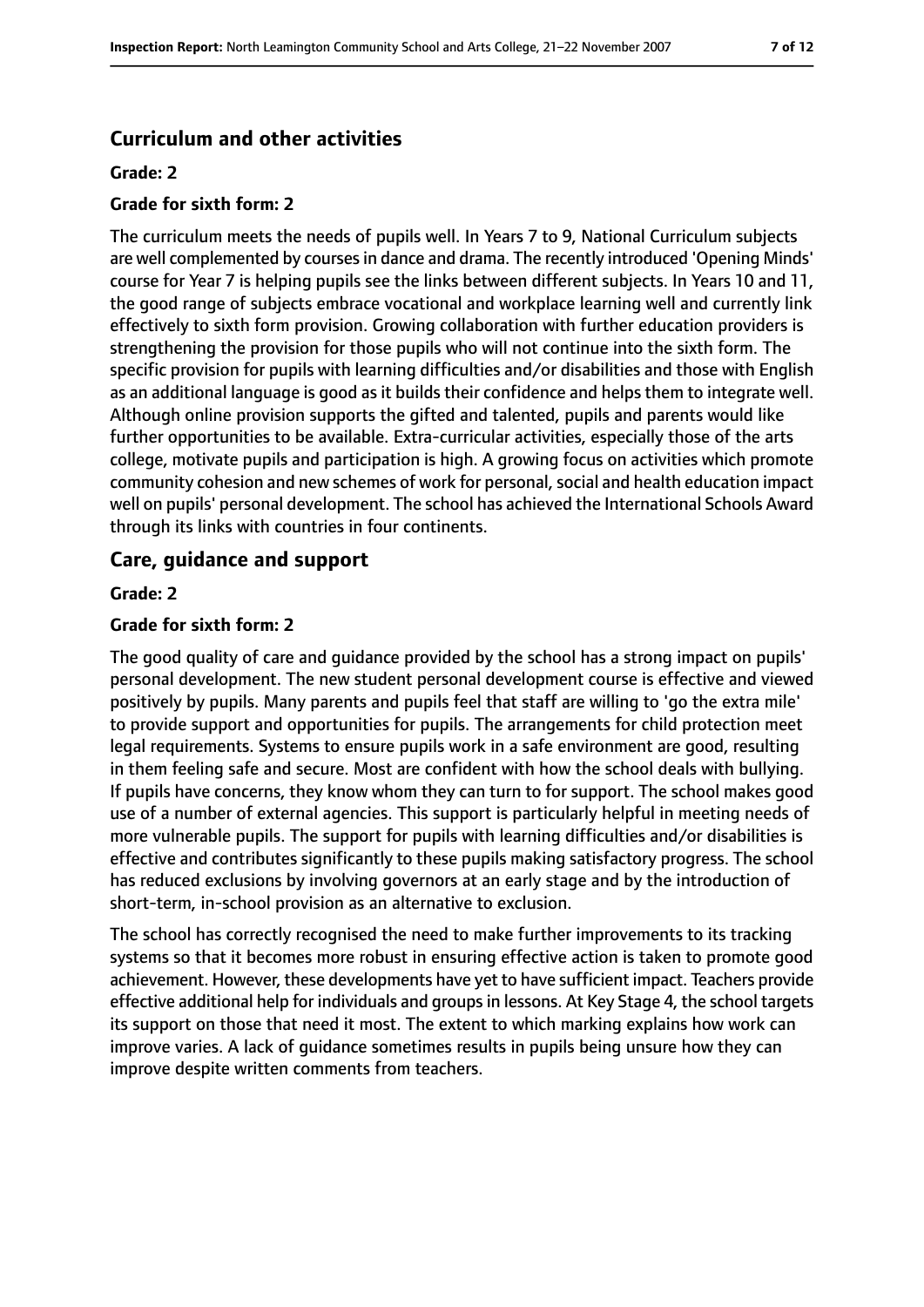## **Leadership and management**

#### **Grade: 3**

#### **Grade for sixth form: 2**

Monitoring and evaluation happen regularly so senior leaders know the school's strengths and weaknesses. However, the school's leadership has not established a sufficiently robust system to ensure that the good practice identified is implemented consistently across the school. The school sets appropriately challenging targets and these motivate older pupils. The whole-school tracking system currently is not used effectively enough in promoting good achievement, particularly at Key Stage 3. The analysis of the views of parents and pupils is helping improve the school's evaluation procedures. In recent years, the school has ensured pupils achieve satisfactorily but there has not been sufficient emphasis on improving attainment and progress. School improvement plans have not responded to dips in pupils' performance and do not sufficiently clarify how improvements will influence the outcomes for pupils. This has contributed to inconsistencies; for instance, the use of learning objectives and outcomes has not ensured all pupils can achieve well.

Governance is satisfactory. Governors undertake their duties conscientiously and play an important role in promoting the school in the community and in developing inclusion. However, they have not set targets for the senior leadership that ensure improved achievement.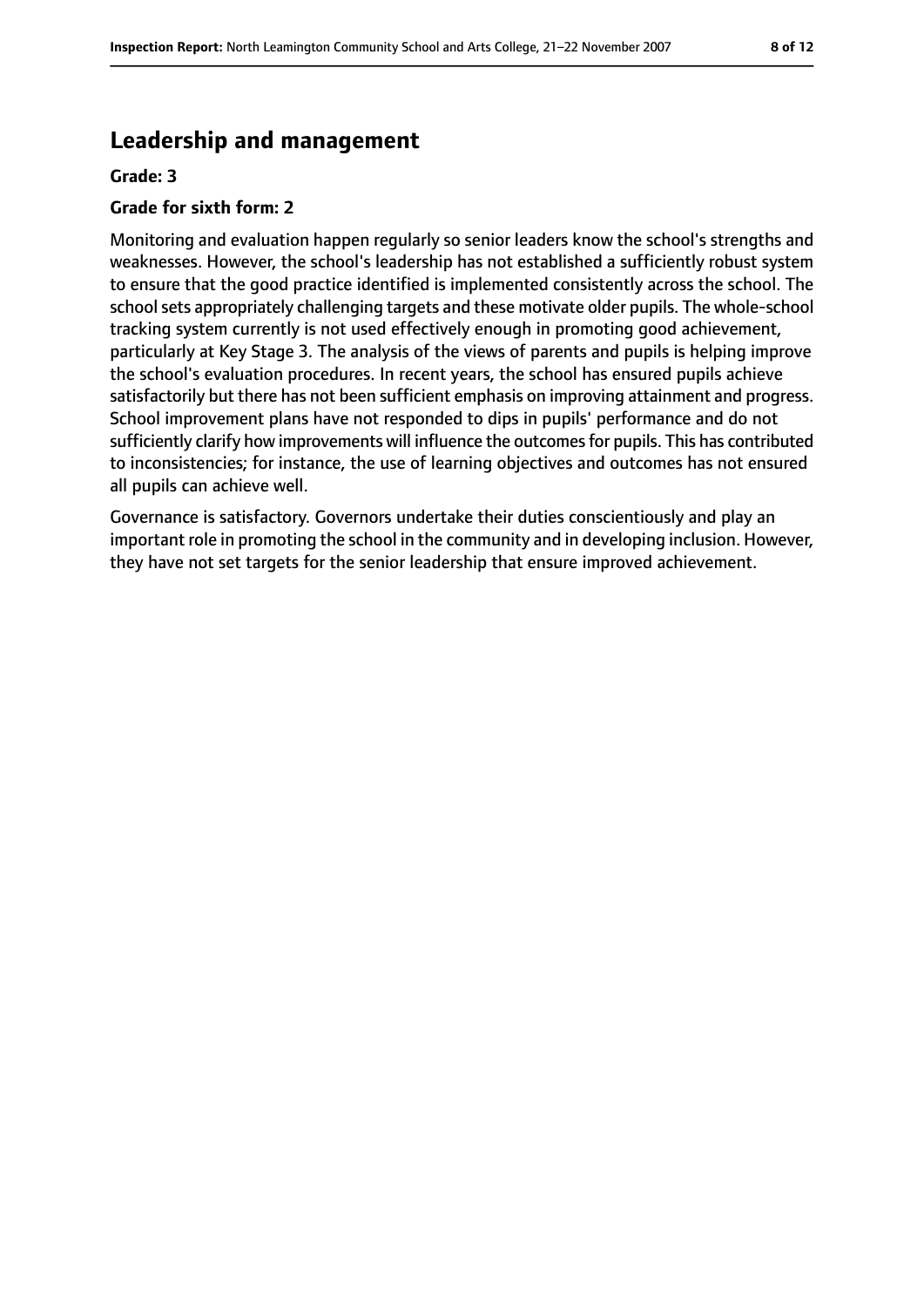**Any complaints about the inspection or the report should be made following the procedures set out in the guidance 'Complaints about school inspection', which is available from Ofsted's website: www.ofsted.gov.uk.**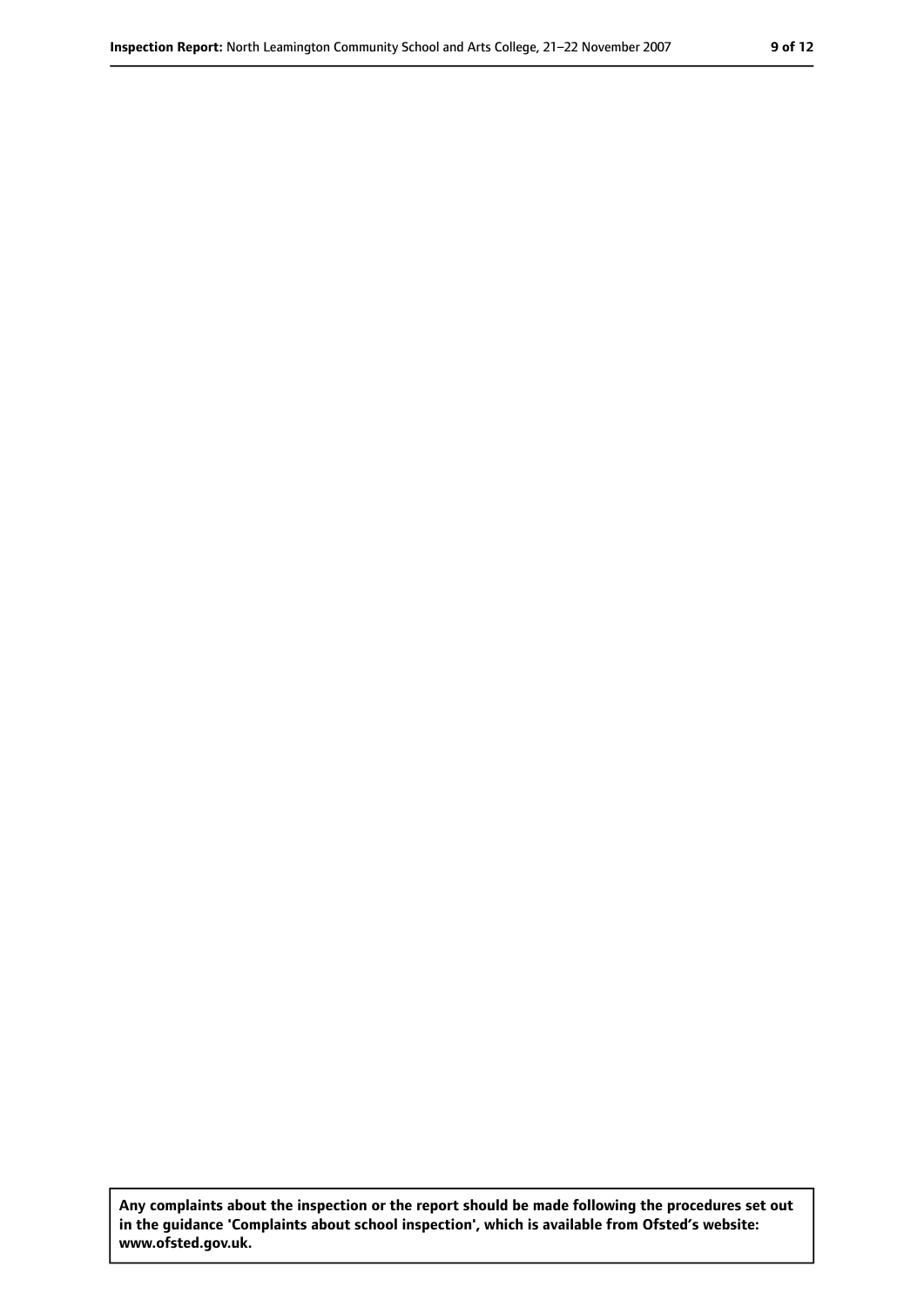## **Inspection judgements**

| Key to judgements: grade 1 is outstanding, grade 2 good, grade 3 | <b>School</b><br><b>Overall</b> | $16-19$ |
|------------------------------------------------------------------|---------------------------------|---------|
| satisfactory, and grade 4 inadequate                             |                                 |         |

## **Overall effectiveness**

| How effective, efficient and inclusive is the provision of<br>education, integrated care and any extended services in meeting<br>the needs of learners? |     |     |
|---------------------------------------------------------------------------------------------------------------------------------------------------------|-----|-----|
| Effective steps have been taken to promote improvement since<br>the last inspection                                                                     | Yes | Yes |
| How well does the school work in partnership with others to<br>promote learners' well-being?                                                            |     |     |
| The capacity to make any necessary improvements                                                                                                         |     |     |

## **Achievement and standards**

| How well do learners achieve?                                                                               |  |
|-------------------------------------------------------------------------------------------------------------|--|
| The standards <sup>1</sup> reached by learners                                                              |  |
| How well learners make progress, taking account of any significant<br>variations between groups of learners |  |
| How well learners with learning difficulties and disabilities make<br>progress                              |  |

## **Personal development and well-being**

| How good is the overall personal development and<br>well-being of the learners?                                  |  |
|------------------------------------------------------------------------------------------------------------------|--|
| The extent of learners' spiritual, moral, social and cultural<br>development                                     |  |
| The extent to which learners adopt healthy lifestyles                                                            |  |
| The extent to which learners adopt safe practices                                                                |  |
| How well learners enjoy their education                                                                          |  |
| The attendance of learners                                                                                       |  |
| The behaviour of learners                                                                                        |  |
| The extent to which learners make a positive contribution to<br>the community                                    |  |
| How well learners develop workplace and other skills that will<br>contribute to their future economic well-being |  |

## **The quality of provision**

| How effective are teaching and learning in meeting the<br>full range of the learners' needs?          |  |
|-------------------------------------------------------------------------------------------------------|--|
| How well do the curriculum and other activities meet the<br>range of needs and interests of learners? |  |
| How well are learners cared for, guided and supported?                                                |  |

#### **Annex A**

 $^1$  Grade 1 - Exceptionally and consistently high; Grade 2 - Generally above average with none significantly below average; Grade 3 - Broadly average to below average; Grade 4 - Exceptionally low.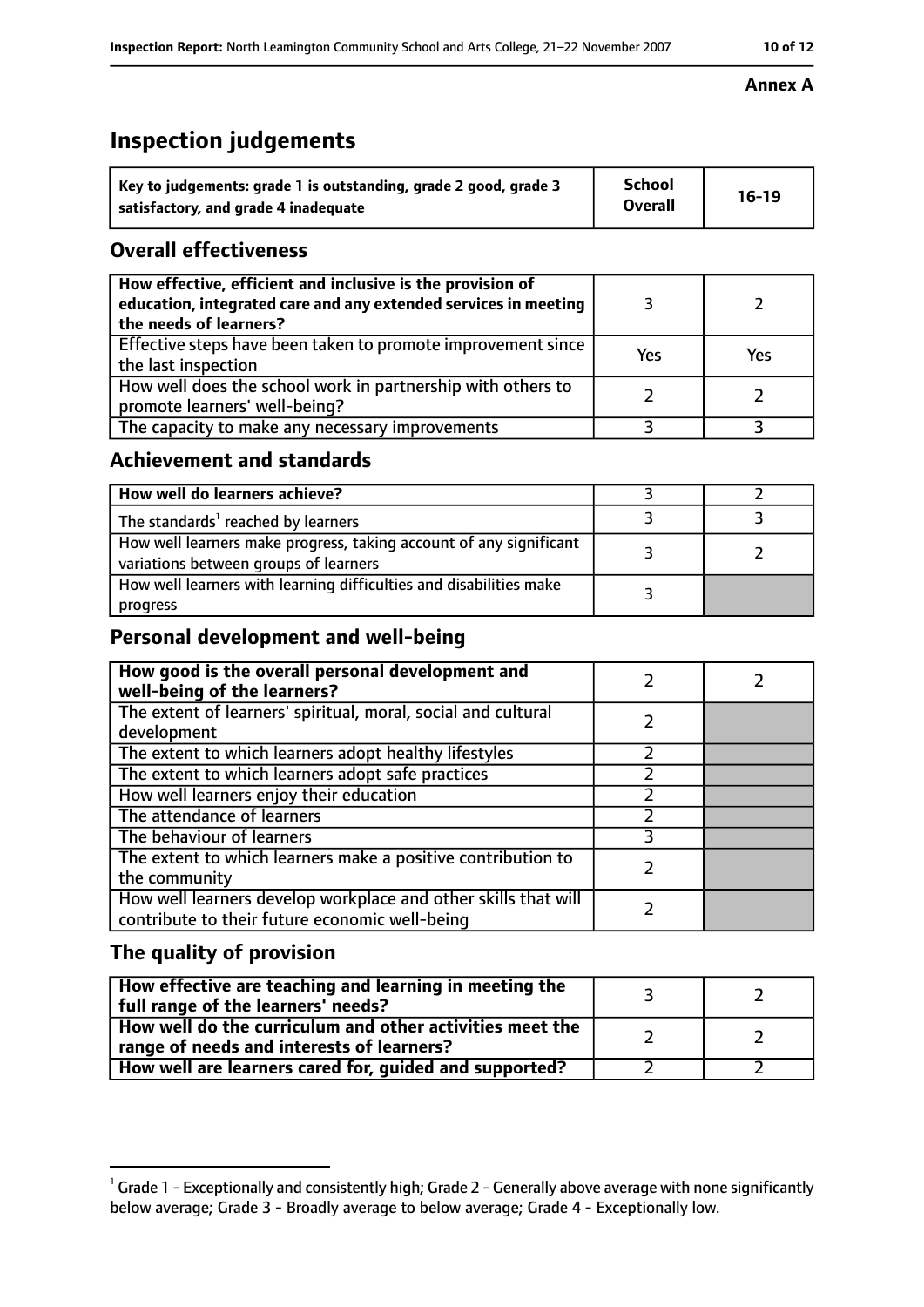#### **Annex A**

## **Leadership and management**

| How effective are leadership and management in raising<br>achievement and supporting all learners?                                                 | 3   |               |
|----------------------------------------------------------------------------------------------------------------------------------------------------|-----|---------------|
| How effectively leaders and managers at all levels set clear<br>direction leading to improvement and promote high quality of<br>care and education | 3   |               |
| How effectively leaders and managers use challenging targets<br>to raise standards                                                                 | 3   |               |
| The effectiveness of the school's self-evaluation                                                                                                  | 3   | $\mathcal{P}$ |
| How well equality of opportunity is promoted and discrimination<br>tackled so that all learners achieve as well as they can                        | 3   |               |
| How effectively and efficiently resources, including staff, are<br>deployed to achieve value for money                                             | 3   |               |
| The extent to which governors and other supervisory boards<br>discharge their responsibilities                                                     | 3   |               |
| Do procedures for safeguarding learners meet current<br>qovernment requirements?                                                                   | Yes | <b>Yes</b>    |
| Does this school require special measures?                                                                                                         | No  |               |
| Does this school require a notice to improve?                                                                                                      | No  |               |